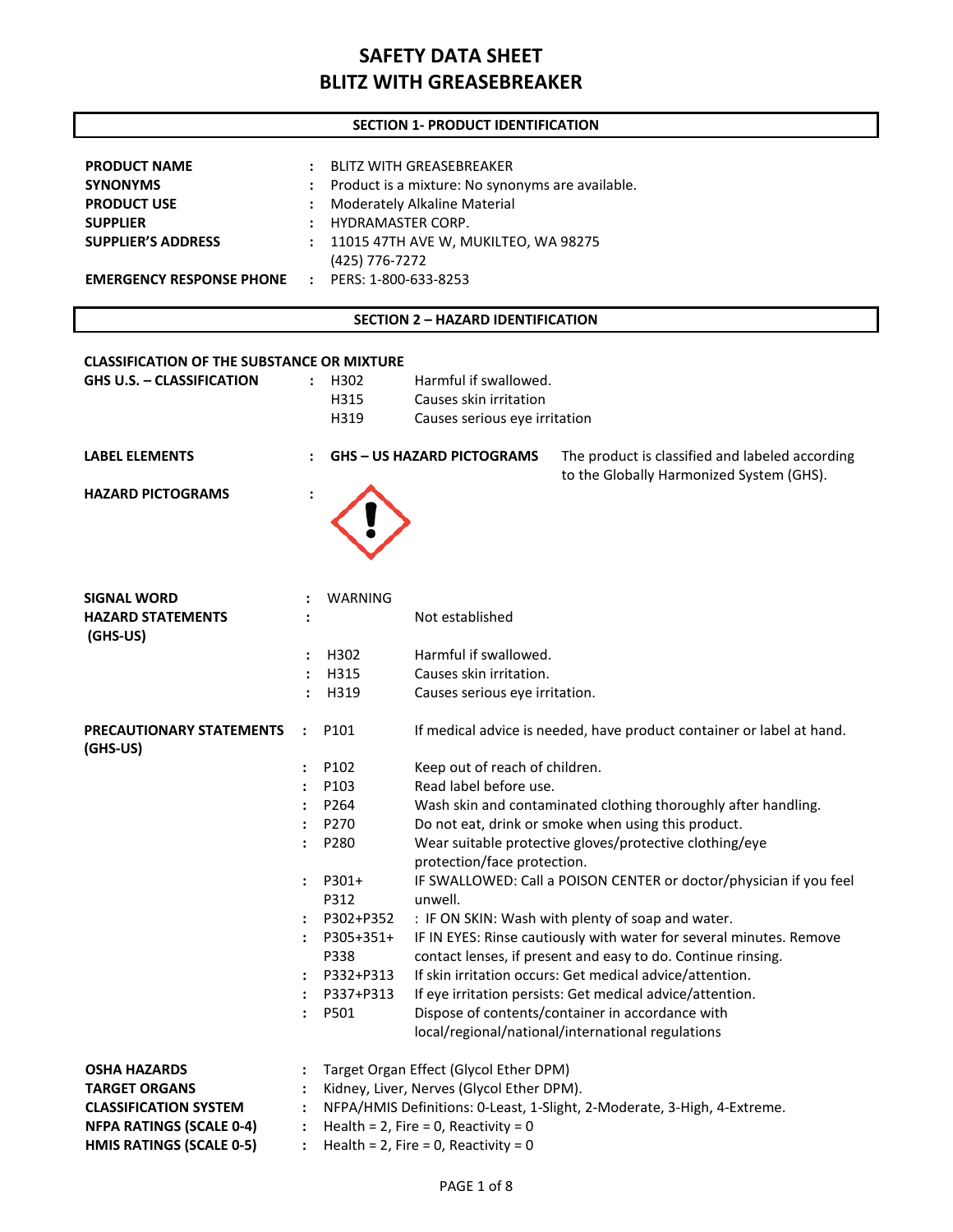### **SECTION 3 – COMPOSITON/INFORMATION ON INGREDIENTS**

# **CHEMICAL CHARACTERISTIC :** Mixtures

**DESCRIPTION :** Mixture of the substances listed below with nonhazardous additions.

| <b>COMPONENT</b>                     | <b>PERCENT</b> | CAS#          | <b>EINECS#</b> | <b>GHS CLASSIFICATION</b>               |
|--------------------------------------|----------------|---------------|----------------|-----------------------------------------|
| Dipropylene glycol methyl ether      | $1 - 5$        | 34590-94-8    | 252-104-2      | Eye Irrit: Cat 2B                       |
| Sodium Carbonate                     | $10 - 20$      | 497-19-8      | 207-838-8      | Skin Irrit. Cat 2, Eye Irrit. Cat 2A    |
| Sodium Metasilicate                  | 4.5            | 6834-92-0     | 229-912-9      | Skin Corr: Cat 1C, Eye Corr. Cat 1      |
| Propylene Glycol Butyl Ether         | $1 - 5$        | 5131-66-8 &   | 225-878-4      | Skin Irrit. Cat 2, Eye Irrit. Cat 2A    |
|                                      |                | 18821-83-7    |                |                                         |
| Ethylenediamine Tetraacetate Na salt | $1 - 5$        | $64 - 02 - 8$ | 200-573-9      | Skin Irrit Cat 2, Eye Dam Cat 2A        |
| Sodium Dodecylbenzene Sulfonate      | $0.1 - 1$      | 25155-30-0    | 246-680-4      | Skin Irrit Cat 4, Eye Dam Cat 2         |
|                                      |                |               |                | Acute Tox Cat 4, STOT SE Cat 3          |
| Alcohol Ethoxylate                   | $1 - 5$        | 68439-46-3    | Not Found      | Eye Irrit Cat 2B                        |
| D-Limonene (Citrus Terpenes)         | $1 - 5$        | 5989-27-5     | 227-813-5      | Flam Liq Cat 3, Acute Tox Oral Cat 5,   |
|                                      |                |               |                | Skin Irrit Cat 2, Eye Irrit Cat 2A,     |
|                                      |                |               |                | Skin Sens Cat 1, Acute Tox Aquatic Cat1 |
| Sodium Sulfate                       | $5 - 10$       | 7757-82-6     | 231-820-9      | Skin Irrit. Cat 3, Eye Corr Cat 2B      |

Irrit. = Irritation, Corr. = Corrosion, Cat. = Category, Dam = Damage, Tox = Toxic, STOT SE = Single Target Organ Toxicity Single exposure.

### **SECTION 4 – FIRST AID MEASURES**

| <b>DESCRIPTION OF FIRST AID MEASURES</b>       |  |                                                                                                                                                                                                                                                                              |  |  |
|------------------------------------------------|--|------------------------------------------------------------------------------------------------------------------------------------------------------------------------------------------------------------------------------------------------------------------------------|--|--|
| <b>GENERAL</b>                                 |  | Never give anything by mouth to an unconscious person. If you feel unwell, seek<br>medical advice. Show the label where possible.                                                                                                                                            |  |  |
| <b>EYE CONTACT</b>                             |  | Immediately flush eyes with water for at least 15 minutes. Hold eyelids open to<br>ensure adequate flushing. Get immediate medical attention.                                                                                                                                |  |  |
| <b>SKIN CONTACT</b>                            |  | Remove contaminated clothing and shoes. Wash affected skin area with soap and<br>water. Delayed skin damage is possible if product is not completely washed off. Get<br>immediate medical attention.                                                                         |  |  |
| <b>SWALLOWING (INGESTION)</b>                  |  | If ingested, dilute swallowed material by drinking water. DO NOT INDUCE VOMITING.<br>If vomiting occurs spontaneously, keep airway clear. Give more water when vomiting<br>stops. Never give anything by mouth to an unconscious person. Get immediate<br>medical attention. |  |  |
| <b>INHALATION</b><br><b>OTHER INSTRUCTIONS</b> |  | Remove to fresh air. Get immediate medical attention.<br>Rescue personnel must wear appropriate protective equipment during removal of<br>victims from contaminated areas. Treat symptomatically and supportively.                                                           |  |  |

### **SECTION 5 – FIRE FIGHTING MEASURES**

| <b>EXTINGUISHING MEDIA</b><br><b>SPECIAL PROTECTIVE</b><br><b>EQUIPMENT AND</b><br><b>PRECAUTIONS FOR FIRE</b><br><b>FIGHTERS</b> | $\mathbf{L}$ | Dry chemical, foam, water or carbon dioxide.<br>In the event of a fire, wear a NIOSH (USA) or CEN (EU) approved, positive pressure,<br>self-contained breathing apparatus (SCUBA) and full protective clothing. Evacuate all<br>non-essential personnel from the danger area. |
|-----------------------------------------------------------------------------------------------------------------------------------|--------------|-------------------------------------------------------------------------------------------------------------------------------------------------------------------------------------------------------------------------------------------------------------------------------|
| UNUSUAL FIRE AND<br><b>EXPLOSION HAZARDS</b>                                                                                      |              | No further relevant information is available.                                                                                                                                                                                                                                 |

#### **SECTION 6 – ACCIDENTAL RELEASE MEASURES**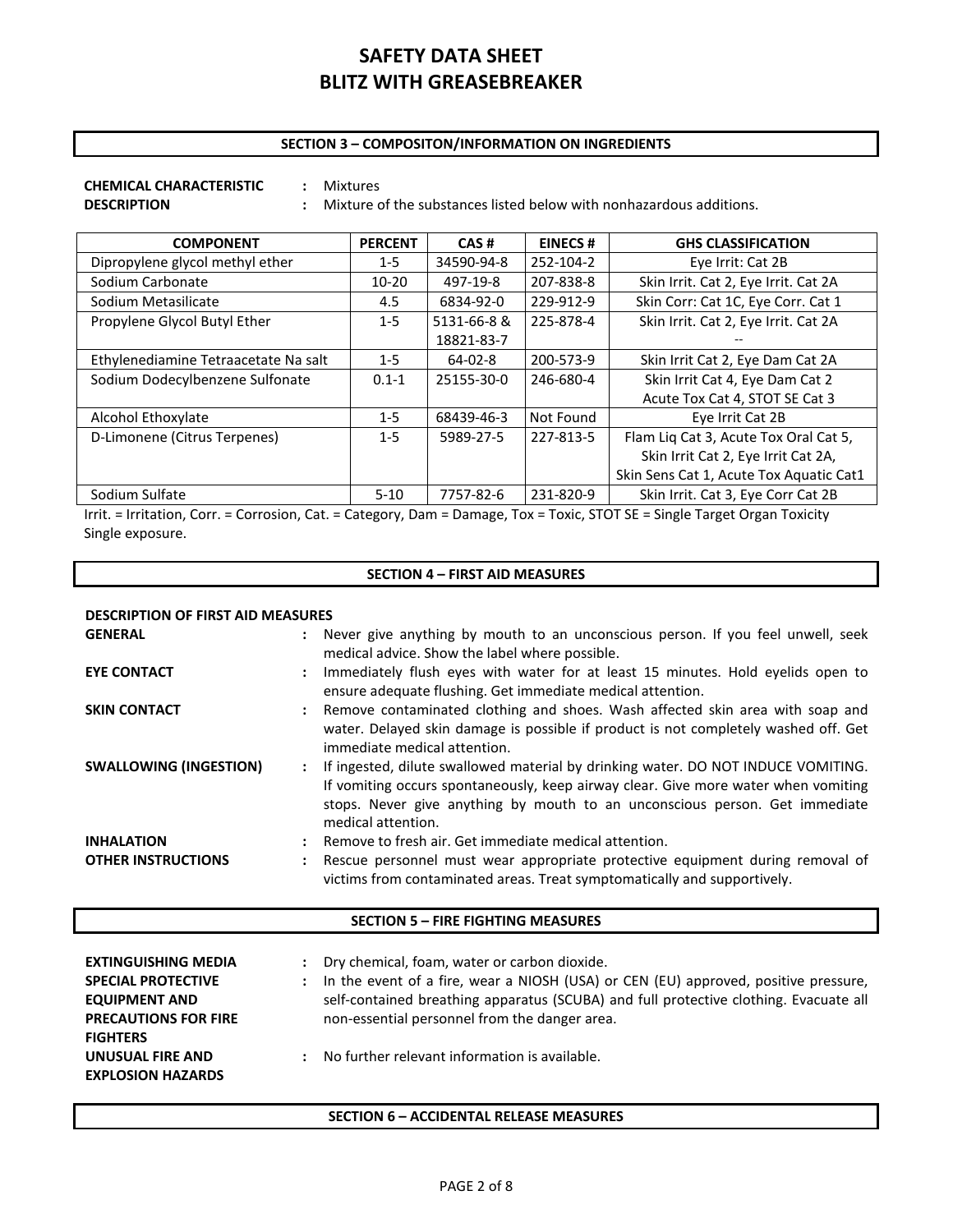| PERSONAL PRECAUTIONS,             | Restrict access to keep out unauthorized or unprotected personnel. Wear protective   |
|-----------------------------------|--------------------------------------------------------------------------------------|
| <b>PROTECTIVE EQUIPMENT &amp;</b> | equipment. Avoid inhalation and direct contact.                                      |
| <b>EMERGENCY PROCEDURES</b>       |                                                                                      |
| <b>ENVIRONMENTAL PROCEDURES</b>   | Keep spilled material away from sewage/drainage systems and waterways.               |
| <b>METHODS AND MATERIALS FOR</b>  | All clean-up personnel must be properly trained. Confine the spill and remove        |
| <b>CONTAINMENT AND CLEAN-UP</b>   | incompatible materials and ignition sources. Ensure adequate ventilation. Secure the |
|                                   | source of the leak if conditions are safe. Neutralize spill and collect using an     |
|                                   | appropriate absorbent material such as clay or vermiculite. Place waste in an        |

#### **SECTION 7 – HANDLING AND STORAGE**

the material and injury from broken containers.

| <b>PRECAUTIONS FOR SAFE</b><br><b>HANDLING</b> |               | Use with adequate ventilation. Wear proper protective equipment. Do not mix with<br>water or acids without proper dilution and agitation to prevent a potentially violent<br>reaction.                           |
|------------------------------------------------|---------------|------------------------------------------------------------------------------------------------------------------------------------------------------------------------------------------------------------------|
| <b>CONDITIONS FOR SAFE</b><br><b>STORAGE</b>   | $\mathcal{L}$ | Store in closed, properly labeled containers. Protect containers from heat, physical<br>damage, ignition sources and incompatible materials. Have emergency equipment<br>for fires and spills readily available. |



**TLV (THRESHOLD LIMIT VALUE) :** The TLV in section in section III is the ACGIH/TLV-TWA (threshold limit value/time weighted average concentration for an eight hour work day). The STEL is the short term exposure limit and the (Ceil) is the ceiling limit.

appropriate container for disposal. Use care during clean-up to avoid exposure to

| <b>COMPONENT</b>                    | <b>OSHA PEL - TWA</b>               | <b>ACGIH-TLV</b> | <b>ACGIH - STEL</b> |
|-------------------------------------|-------------------------------------|------------------|---------------------|
| Dipropylene glycol methyl ether     | 100 ppm, 600mg/m <sup>3</sup>       | $100$ ppm        | $150$ ppm           |
| Sodium Carbonate                    | Not Established                     | Not Established  | Not Established     |
| Sodium Metasilicate                 | 8hr Recommended: 3mg/m <sup>3</sup> | Not Established  | Not Established     |
| Propylene Glycol Butyl Ether        | Not Established                     | Not Established  | Not Established     |
| Ethylenediamine Tetraacetate (EDTA) | Not Established                     | Not Established  | Not Established     |
| Sodium Dodecylbenzene Sulfonate     | Not Established                     | Not Established  | Not Established     |
| Alcohol Ethoxylate                  | Not Established                     | Not Established  | Not Established     |
| D-limonene                          | Not Established                     | Not Established  | Not Established     |
| Sodium Sulfate                      | Not Established                     | Not Established  | Not Established     |

| <b>EYE PROTECTION</b>         |               | : Wear chemical splash goggles or face shield.                                                                                                                                   |
|-------------------------------|---------------|----------------------------------------------------------------------------------------------------------------------------------------------------------------------------------|
| <b>SKIN PROTECTION</b>        | $\mathcal{L}$ | Minimize contact with product. Wear chemical resistant coveralls, boots, gloves,<br>apron and/or suitable long-sleeved clothing.                                                 |
| <b>RESPIRATORY PROTECTION</b> |               | : In case of brief exposure use respiratory filter device. In case of intensive or longer<br>exposure, use respiratory protective device that is independent of circulating air. |
| <b>VENTILATION</b>            |               | Ensure adequate ventilation.                                                                                                                                                     |
| <b>ADDITIONAL MEASURES</b>    |               | Emergency eyewash and safety shower facilities should be available in the<br>immediate work area.                                                                                |
| <b>REQUIRED WORK/HYGIENE</b>  | $\mathbf{L}$  | Wash hands thoroughly after handling. Keep away from all food stuffs, beverages<br>and feed. Do not eat, drink or smoke in work area.                                            |

#### **SECTION 9 – PHYSICAL AND CHEMICAL PROPERTIES**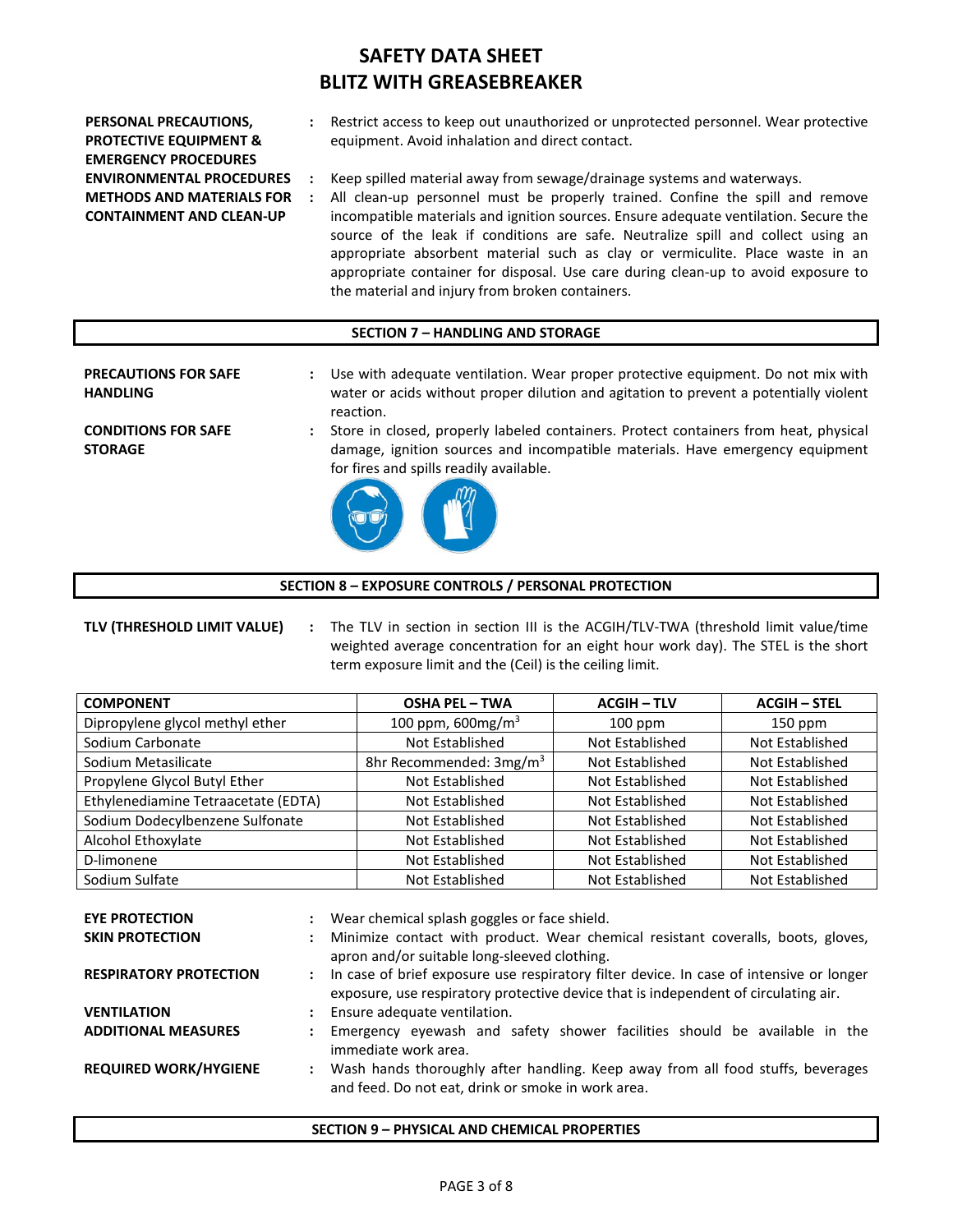| <b>APPEARANCE</b>               |                      | Free flowing powder with mild odor. |
|---------------------------------|----------------------|-------------------------------------|
| <b>ODOR</b>                     |                      |                                     |
| <b>ODOR THRESHOLD</b>           | $\ddot{\phantom{a}}$ | Not available                       |
| PН                              | $\ddot{\phantom{a}}$ | 11.2 (1% SOLUTION)                  |
| <b>MELTING POINT/FREEZING</b>   | ÷                    | Not available                       |
| <b>POINT</b>                    |                      |                                     |
| <b>BOILING POINT</b>            |                      | NOT EST.                            |
| <b>FLASH POINT</b>              | $\mathbf{r}$         | $> 200^{\circ}$ F.                  |
| <b>EVAPORATION RATE</b>         | $\mathbf{r}$         | Not available                       |
| <b>FLAMMABILITY</b>             |                      | Non flammable-Non combustible       |
| LOWER FLAMMABILITY LIMIT        |                      | : Not available                     |
| <b>UPPER FLAMMABILITY LIMIT</b> |                      | Not available                       |
| <b>VAPOR PRESSURE</b>           |                      | : Not available                     |
| <b>VAPOR DENSITY (AIR=1)</b>    |                      | Not available                       |
| <b>RELATIVE DESNITY</b>         |                      | : >1                                |
| <b>SOLUBILITY IN WATER</b>      |                      | : Soluble in water                  |
| <b>PARTITION COEFFICIENT n-</b> | $\ddot{\phantom{a}}$ | Not available                       |
| <b>OCTANOL/WATER</b>            |                      |                                     |
| <b>AUTOIGNITION TEMPERATURE</b> |                      | : Not available                     |
| <b>DECOMPOSITION</b>            | $\ddot{\phantom{a}}$ | Not available                       |
| <b>TEMPERATURE</b>              |                      |                                     |

### **SECTION 10 – STABILITY AND REACTIVITY**

| <b>STABILITY</b>              | : Stable under recommended storage conditions.                                |
|-------------------------------|-------------------------------------------------------------------------------|
|                               | HAZARDOUS CONDITONS TO : No decomposition if used according to specifications |
| <b>AVOID</b>                  |                                                                               |
| <b>INCOMPATIBLE MATERIALS</b> | : Keep away from strong acids.                                                |
| HAZARDOUS DECOMPOSITION       | : No dangerous decomposition products known.                                  |
| <b>PRODUCTS</b>               |                                                                               |

### **SECTION 11 – TOXICOLOGICAL INFORMATION**

| <b>TOXICOLOGICAL INFORMATION</b><br><b>ACUTE TOXICITY</b><br><b>CARCINOGENICITY</b>                                               | $\ddot{\phantom{a}}$<br>$\ddot{\phantom{a}}$ | Dipropylene Glycol Methyl Ether<br>LD50 values: Oral LD50: 5152 mg/kg (rat). LC50 dermal and inhalation: Not listed.<br>Eyes: Rabbit: Mild Irritation: 25 hours.<br>No component of this product present at levels greater than or equal to 0.1% is<br>identified as probable or confirmed human carcinogen by IARC, ACGIH, NTP, and<br>OSHA. |
|-----------------------------------------------------------------------------------------------------------------------------------|----------------------------------------------|-----------------------------------------------------------------------------------------------------------------------------------------------------------------------------------------------------------------------------------------------------------------------------------------------------------------------------------------------|
| <b>TOXICOLOGICAL INFORMATION</b><br><b>ACUTE TOXICITY</b><br>SKIN CORROSION/IRRITATION<br><b>SERIOUS EYE</b><br>DAMAGE/IRRITATION | $\mathbf{r}$<br>$\ddot{\phantom{a}}$         | <b>Sodium Carbonate</b><br>Not Classified. LD50 values: Oral LD50: 4090mg/kg (rat).<br>Causes skin irritation.<br>Causes serious eye irritation.                                                                                                                                                                                              |
| <b>TOXICOLOGICAL INFORMATION</b><br><b>ACUTE TOXICITY</b><br><b>CHRONIC TOXICITY</b><br><b>CARCINOGENICITY</b>                    | $\mathbf{r}$<br>$\ddot{\phantom{a}}$         | <b>Sodium Metasilicate</b><br>LD50 Oral: 1280mg/kg (Rat), 2400mg/kg (mouse)<br>No data were available regarding chronic exposure, reproductive or teratological<br>effects, or carcinogenicity for sodium metasilicate.<br>This product is not classified as a carcinogen by NTP, IARC or OSHA.                                               |
| <b>TOXICOLOGICAL INFORMATION</b><br><b>ACUTE TOXICITY</b>                                                                         | $\ddot{\phantom{a}}$                         | <b>Propylene Glycol Butyl Ether</b><br>LD 50 Rat: 2,200 mg/kg                                                                                                                                                                                                                                                                                 |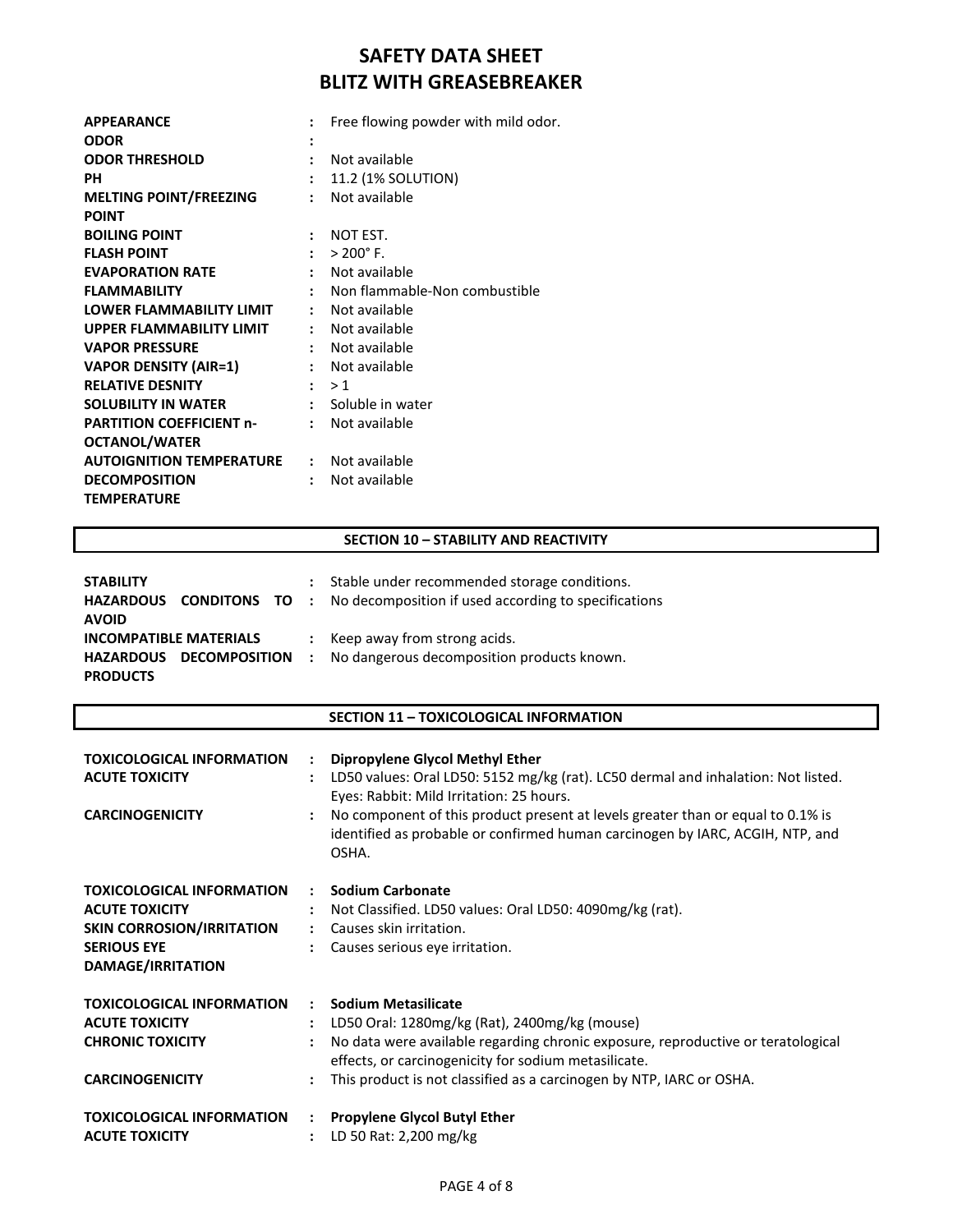| <b>ACUTE INHALATION TOXICITY</b><br><b>ACUTE DERMAL TOXICITY</b> | No data available<br>LD 50 Rabbit: 3,100 mg/kg                                                            |
|------------------------------------------------------------------|-----------------------------------------------------------------------------------------------------------|
|                                                                  |                                                                                                           |
| <b>TOXICOLOGICAL INFORMATION</b>                                 | <b>Ethylenediamine Tetraacetate</b><br>$\ddot{\cdot}$                                                     |
| <b>ACUTE TOXICITY</b>                                            | LD50 Oral (rat): 630 - 1,260 mg/kg,                                                                       |
| <b>INHALATION LC50</b>                                           | No data available<br>$\ddot{\phantom{a}}$                                                                 |
| <b>DERMAL LD50</b>                                               | No data available                                                                                         |
| OTHER INFORMATION ON                                             | No data available                                                                                         |
| <b>ACUTE TOXICITY</b>                                            |                                                                                                           |
| <b>TOXICOLOGICAL INFORMATION</b>                                 | Sodium Dodecylbenzene Sulfonate                                                                           |
| <b>ACUTE TOXICITY</b>                                            | LD50 Oral rat: 438 mg/kg.                                                                                 |
| <b>INHALATION TOXICITY</b>                                       | No data available<br>$\ddot{\phantom{a}}$                                                                 |
| <b>DERMAL TOXICITY</b>                                           | No data available                                                                                         |
| <b>SKIN CORROSION/IRRITATION</b>                                 | Skin - rabbit Result: Skin irritation - 24 h<br>$\ddot{\phantom{a}}$                                      |
| <b>SERIOUS EYE</b>                                               | Eyes - rabbit Result: Severe eye irritation - 24 h<br>$\ddot{\phantom{a}}$                                |
| DAMAGE/IRRITATION                                                |                                                                                                           |
| <b>RESPIRATORY/SKIN</b>                                          | No data available                                                                                         |
| <b>SENSITISATION</b>                                             |                                                                                                           |
| <b>GERM CELL MUTAGENICITY</b>                                    | No data available<br>$\ddot{\phantom{0}}$                                                                 |
| <b>CARCINOGENICITY</b>                                           | No components of this product present at levels greater than or equal to 0.1% are<br>$\ddot{\phantom{a}}$ |
|                                                                  | identified as probable, possible or confirmed human carcinogen by IARC ACGIH, NTP                         |
|                                                                  | or OSHA.                                                                                                  |
| <b>TOXICOLOGICAL INFORMATION</b>                                 | <b>Ethoxylated Alcohol</b><br>$\ddot{\cdot}$                                                              |
| <b>ACUTE TOXICITY</b>                                            | LD50 Oral (rat): 1,378 mg/kg,                                                                             |
| <b>INHALATION LC50</b>                                           | No data available.                                                                                        |
| <b>DERMAL LD50</b>                                               | LD50 Dermal (rat): > 5,000 mg/kg.<br>$\ddot{\phantom{a}}$                                                 |
| <b>PRIMARY SKIN IRRITATION</b>                                   |                                                                                                           |
|                                                                  | (Rabbit) Moderate to severely irritating.                                                                 |
| <b>PRIMARY EYE IRRITATION</b>                                    | (Rabbit) Severely irritating.<br>$\ddot{\phantom{a}}$                                                     |
| <b>TOXICOLOGICAL INFORMATION</b>                                 | <b>D-Limonene (Citrus Terpenes)</b><br>$\ddot{\cdot}$                                                     |
| <b>ACUTE TOXICITY</b>                                            | LD50 Oral (rat): >5000 mg/kg. LD50 Dermal (rabbit): >5,000 mg/kg, RD50 Inhalation                         |
|                                                                  | (mice): > 1,000 mg/kg.                                                                                    |
| <b>IRRITATION</b>                                                | Prolonged or repeated exposure can cause drying or dermatitis of skin.                                    |
| <b>BIOACCUMULATION</b>                                           | No appreciable bio-concentration is expected in the environment.<br>$\ddot{\phantom{a}}$                  |
| <b>CARCINOGENICITY</b>                                           | This product is not classified as a carcinogen by OSHA, IARC, ACGIH or NTP.<br>$\ddot{\cdot}$             |
| <b>TOXICOLOGICAL INFORMATION</b>                                 | <b>Sodium Sulfate</b><br>$\ddot{\phantom{a}}$                                                             |
| <b>ACUTE TOXICITY</b>                                            |                                                                                                           |
|                                                                  | INGESTION: Oral LD50 (mouse) is reported to be 5,989 mg/kg.<br>No data available.                         |
| <b>IRRITATION</b><br><b>BIOACCUMULATION</b>                      | No data available.<br>$\mathbf{L}$                                                                        |
| <b>CARCINOGENICITY</b>                                           | Not listed as a carcinogen by the Environmental Protection Agency (EPA)<br>$\ddot{\phantom{a}}$           |

### **SECTION 12 – ECOLOGICAL INFORMATION**

| <b>ECOLOGICAL INFORMATION</b>                                  |                      | : Dipropylene Glycol Methyl Ether                |  |  |
|----------------------------------------------------------------|----------------------|--------------------------------------------------|--|--|
| <b>ECOTOXICITY (aquatic and terrestrial, where available):</b> |                      |                                                  |  |  |
| <b>ACUTE FISH TOXICITY</b>                                     |                      | LC50 / 96 hours Fathead Minnow - $>$ 10,000 mg/L |  |  |
| <b>TOXICITY TO DAPHNIA</b>                                     |                      | : EC50 / 48 hours Water flea - 1,919 mg/L        |  |  |
| <b>PERSISTENCE AND</b>                                         | $\ddot{\phantom{a}}$ | No data available.                               |  |  |
| <b>DEGRADABILITY</b>                                           |                      |                                                  |  |  |
| <b>BIOACCUMULATIVE POTENTIAL : No data available.</b>          |                      |                                                  |  |  |
|                                                                |                      |                                                  |  |  |
| <b>ECOLOGICAL INFORMATION</b>                                  |                      | Sodium Tripolyphosphate                          |  |  |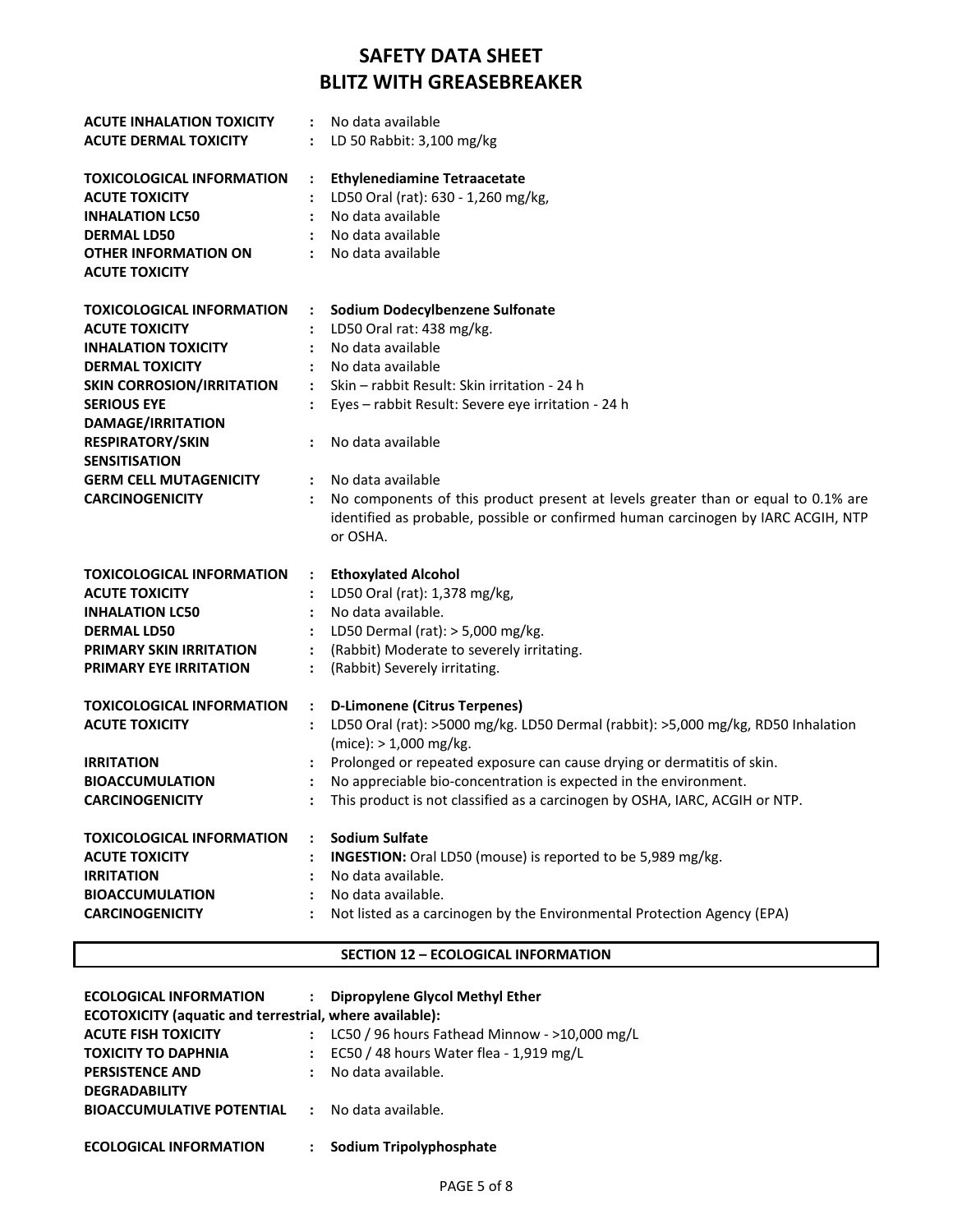| <b>ECOTOXICITY</b><br><b>PERSISTENCE and</b>             | $\ddot{\phantom{a}}$ | Invertebrate: 48-hr LC50 Daphnia magna: > 1000 mg/L; Practically Nontoxic 96 hr. LC<br>50 > 100 mg/L, non-toxic (Rainbow trout, Inland silversides and mysid schrimp).<br>[FMC I89-1081, 1082 & 1083] 48 hr. LC 50> 100 mg/L, non-toxic (Daphnia magna)<br>[FMC I89-1084]<br>No data available.                                                                                                                                                  |
|----------------------------------------------------------|----------------------|--------------------------------------------------------------------------------------------------------------------------------------------------------------------------------------------------------------------------------------------------------------------------------------------------------------------------------------------------------------------------------------------------------------------------------------------------|
| <b>DEGRADABILITY</b>                                     |                      |                                                                                                                                                                                                                                                                                                                                                                                                                                                  |
| <b>ENVIRONMENTAL FATE</b>                                | $\ddot{\cdot}$       | Phosphates: Inorganic phosphates, including this product, at high concentrations in<br>the environment have the potential to cause eutrophication in aquatic systems. This<br>condition is characterized by excessive algal growth, and subsequent decreases in<br>oxygen levels. In general, proper use and disposal of this product should pose no<br>adverse ecological risk.                                                                 |
| <b>ECOLOGICAL INFORMATION</b>                            | $\ddot{\phantom{a}}$ | <b>Sodium Metasilicate</b>                                                                                                                                                                                                                                                                                                                                                                                                                       |
| <b>ECOTOXICITY (Aquatic Toxicity)</b>                    | $\ddot{\phantom{a}}$ | This material has exhibited moderate toxicity to aquatic organisms.                                                                                                                                                                                                                                                                                                                                                                              |
| <b>BIODEGRADATION</b>                                    | $\ddot{\cdot}$       | This material is inorganic and not subject to biodegradation.                                                                                                                                                                                                                                                                                                                                                                                    |
| <b>PERSISTENCE</b>                                       | $\ddot{\cdot}$       | This material is believed to persist in the environment.                                                                                                                                                                                                                                                                                                                                                                                         |
| <b>BIOCONCENTRATION</b>                                  | $\ddot{\cdot}$       | This material is not expected to bio-concentrate in organisms.                                                                                                                                                                                                                                                                                                                                                                                   |
| <b>ECOLOGICAL INFORMATION</b>                            | $\ddot{\cdot}$       | <b>Propylene Glycol Butyl Ether</b>                                                                                                                                                                                                                                                                                                                                                                                                              |
| <b>ECOTOXICITY: TOXICITY TO FISH</b>                     | $\mathbf{L}$         | No data available                                                                                                                                                                                                                                                                                                                                                                                                                                |
| <b>TOXICITY TO DAPHNIA</b>                               |                      | No data available                                                                                                                                                                                                                                                                                                                                                                                                                                |
| <b>TOXICITY TO ALGAE</b>                                 |                      | No data available                                                                                                                                                                                                                                                                                                                                                                                                                                |
| <b>TOXICITY TO BACTERIA</b>                              | $\mathbf{r}$         | No data available                                                                                                                                                                                                                                                                                                                                                                                                                                |
| <b>ECOLOGICAL INFORMATION</b>                            |                      | <b>Ethylenediamine Tetraacetate</b>                                                                                                                                                                                                                                                                                                                                                                                                              |
| <b>ECOTOXICITY</b>                                       |                      | No data available.                                                                                                                                                                                                                                                                                                                                                                                                                               |
| <b>PERSISTENCE AND</b>                                   |                      | No data available.                                                                                                                                                                                                                                                                                                                                                                                                                               |
| <b>DEGRADABILITY</b><br><b>BIOACCUMULATIVE POTENTIAL</b> | $\ddot{\phantom{a}}$ | No data available.                                                                                                                                                                                                                                                                                                                                                                                                                               |
| <b>ECOLOGICAL INFORMATION</b>                            |                      | Sodium Dodecylbenzene Sulfonate                                                                                                                                                                                                                                                                                                                                                                                                                  |
| <b>TOXICITY TO FISH</b>                                  |                      | Mortality NOEC - Oncorhynchus kisutch - 3.1 mg/l - 3 d                                                                                                                                                                                                                                                                                                                                                                                           |
|                                                          |                      | Mortality LOEC - Oncorhynchus kisutch - 5.6 mg/l - 3 d                                                                                                                                                                                                                                                                                                                                                                                           |
|                                                          |                      | LC50 - Oncorhynchus mykiss (rainbow trout) - 3.2 - 5.6 mg/l - 96 h                                                                                                                                                                                                                                                                                                                                                                               |
| <b>ECOLOGICAL INFORMATION</b>                            |                      | <b>Ethoylated Alchol</b>                                                                                                                                                                                                                                                                                                                                                                                                                         |
| <b>ECOTOXICITY</b>                                       |                      | LC50 Rainbow Trout: 1-10 mg/l, 96hr. Value estimated from tests on similar                                                                                                                                                                                                                                                                                                                                                                       |
|                                                          |                      | products.                                                                                                                                                                                                                                                                                                                                                                                                                                        |
|                                                          |                      | LC50 Fathead Minow: 6 mg/l, 96hr. Value estimated from tests on similar products.                                                                                                                                                                                                                                                                                                                                                                |
| <b>BIODEGRADABILITY</b>                                  |                      | Readily biodegradable.                                                                                                                                                                                                                                                                                                                                                                                                                           |
| <b>PERSISTENCE AND</b><br><b>DEGRADABILITY</b>           |                      | No data available.                                                                                                                                                                                                                                                                                                                                                                                                                               |
| <b>BIOACCUMULATIVE POTENTIAL</b>                         |                      | No data available.                                                                                                                                                                                                                                                                                                                                                                                                                               |
| <b>ECOLOGICAL INFORMATION</b>                            | $\ddot{\cdot}$       | <b>D-Limonene (Citrus Terpenes)</b>                                                                                                                                                                                                                                                                                                                                                                                                              |
| <b>ECOTOXICITY</b>                                       |                      | There is no information available at this time for this product. However, a spill may<br>produce significant toxicity to aquatic organisms and ecosystems. Some studies have<br>shown that certain bacteria and fungi have the ability to degrade citrus terpenes,<br>decreasing their toxicity to fish. When spilled, this product may act as an oil, causing<br>a film, sheen, emulsion or sludge at or beneath the surface of a body of water |
| <b>MOBILITY</b>                                          |                      | Citrus Terpenes volatize rapidly.                                                                                                                                                                                                                                                                                                                                                                                                                |
| <b>PERSISTENCE AND</b>                                   |                      | Readily biodegradable.                                                                                                                                                                                                                                                                                                                                                                                                                           |
| <b>DEGRADABILITY</b>                                     |                      |                                                                                                                                                                                                                                                                                                                                                                                                                                                  |
| <b>BIOACCUMULATIVE POTENTIAL</b>                         |                      | Bio-concentration is not expected to occur.                                                                                                                                                                                                                                                                                                                                                                                                      |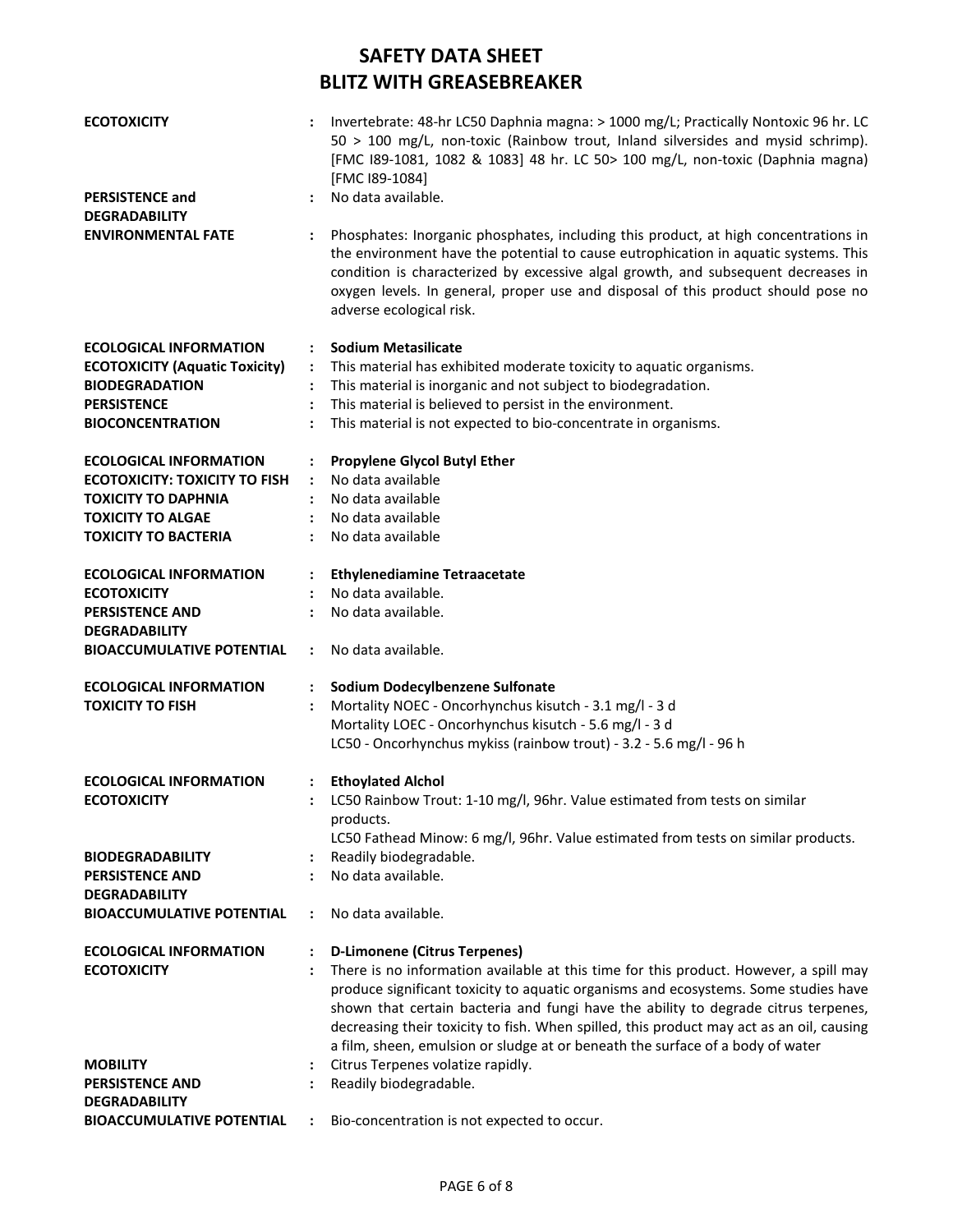| <b>ECOLOGICAL INFORMATION</b>                         | Sodium Sulfate                                                                                                                                                                                                                                                                   |
|-------------------------------------------------------|----------------------------------------------------------------------------------------------------------------------------------------------------------------------------------------------------------------------------------------------------------------------------------|
| <b>ECOTOXICITY</b>                                    | : FISH TOXICITY: TLm Bluegill - 12,750 ppm/96 hr.; LC50 Mosquito fish - 17,500<br>mg/l/48 hr. In turbid water, LC50 Fathead minnow - 13,500 to 14,000 mg/l/24 to 96<br>hr in soft water; LC50 opossum shrimp - 11,300 ppm/48 hr; LC50 sheepshead<br>minnows - >18,000 ppm/48 hr. |
| <b>INVERTEBRATE TOXICITY</b>                          | : LC50 Daphia Magna - 4547 mg/l/96 hr; LC50 Caddis fly - 320 mg/l/960 hr in soft<br>water.                                                                                                                                                                                       |
| <b>PERSISTENCE AND</b><br><b>DEGRADABILITY</b>        | : No data available.                                                                                                                                                                                                                                                             |
| <b>BIOACCUMULATIVE POTENTIAL : No data available.</b> |                                                                                                                                                                                                                                                                                  |

#### **SECTION 13 – DISPOSAL CONSIDERATIONS**

**SECTION 14 – TRANSPORTATION INFORMATION**

**WASTE DISPOSAL :** This product must be disposed of in accordance with Federal, state and local environmental regulations. Discarded materials may be considered hazardous waste due to pH/corrosivity. It is the responsibility of the product user to determine at the time of disposal whether a material containing, or derived from this product, should be classified as a hazardous waste.

| <b>DOT/IMDG/ IATA PROPER</b><br><b>SHIPPING NAME</b> |                      | Not Hazardous   |
|------------------------------------------------------|----------------------|-----------------|
| <b>HAZARD CLASS AND LABEL</b>                        |                      | Not Applicable. |
| <b>UN NUMBER</b>                                     |                      | Not Applicable. |
| <b>PACKAGING GROUP</b>                               | ÷                    | Not Applicable. |
| <b>EPA REPORTABLE QUANTITY</b>                       | $\ddot{\phantom{a}}$ | Not Applicable. |
| (RO)                                                 |                      |                 |
| <b>MARINE POLLUTANT</b>                              |                      | Not listed.     |
| <b>EMERGENCY RESPONSE GUIDE</b>                      |                      | Not Applicable. |

# **SECTION 15 – REGULATORY INFORMATION**

#### **U.N. GHS CLASSIFICATION & LABELING INFORMATION: See Section 2 for GHS Hazard Information**

#### **U.S. FEDERAL REGULATORY INFORMATION:**

| <b>LISTED CARCINOGEN</b> | Not listed.<br>$\ddot{\phantom{a}}$                                                                                                                                                     |
|--------------------------|-----------------------------------------------------------------------------------------------------------------------------------------------------------------------------------------|
| <b>TSCA STATUS</b>       | The ingredients of this product are listed in TSCA inventory (40CFR 710.)                                                                                                               |
| <b>SARA SECTION 302</b>  | : No chemicals in this material are subject to the reporting requirements of SARA Title<br>III, Section 302.                                                                            |
| <b>SARA SECTION 312</b>  | : Chronic health hazard (Glycol Ether DPM).                                                                                                                                             |
| <b>SARA SECTION 313</b>  | This material does not contain any chemical components with known CAS numbers<br>that exceed the threshold (De Minimis) reporting levels established by SARA Title III,<br>Section 313. |
| <b>NFPA HEALTH</b>       | $\therefore$ 2                                                                                                                                                                          |
| <b>NFPA FLAMMABILITY</b> | $\colon 0$                                                                                                                                                                              |
| <b>NFPA REACTIVITY</b>   | $\colon 0$                                                                                                                                                                              |
|                          |                                                                                                                                                                                         |

### **EUROPEAN UNION REGULATORY INFORMATION:**

| <b>EC CLASSIFICATION</b>        | : Non Hazardous                      |
|---------------------------------|--------------------------------------|
| <b>DSD/DPD RISK (R) PHRASES</b> | : R22: Harmful is swallowed.         |
|                                 | R36/38: Irritating to eyes and skin. |